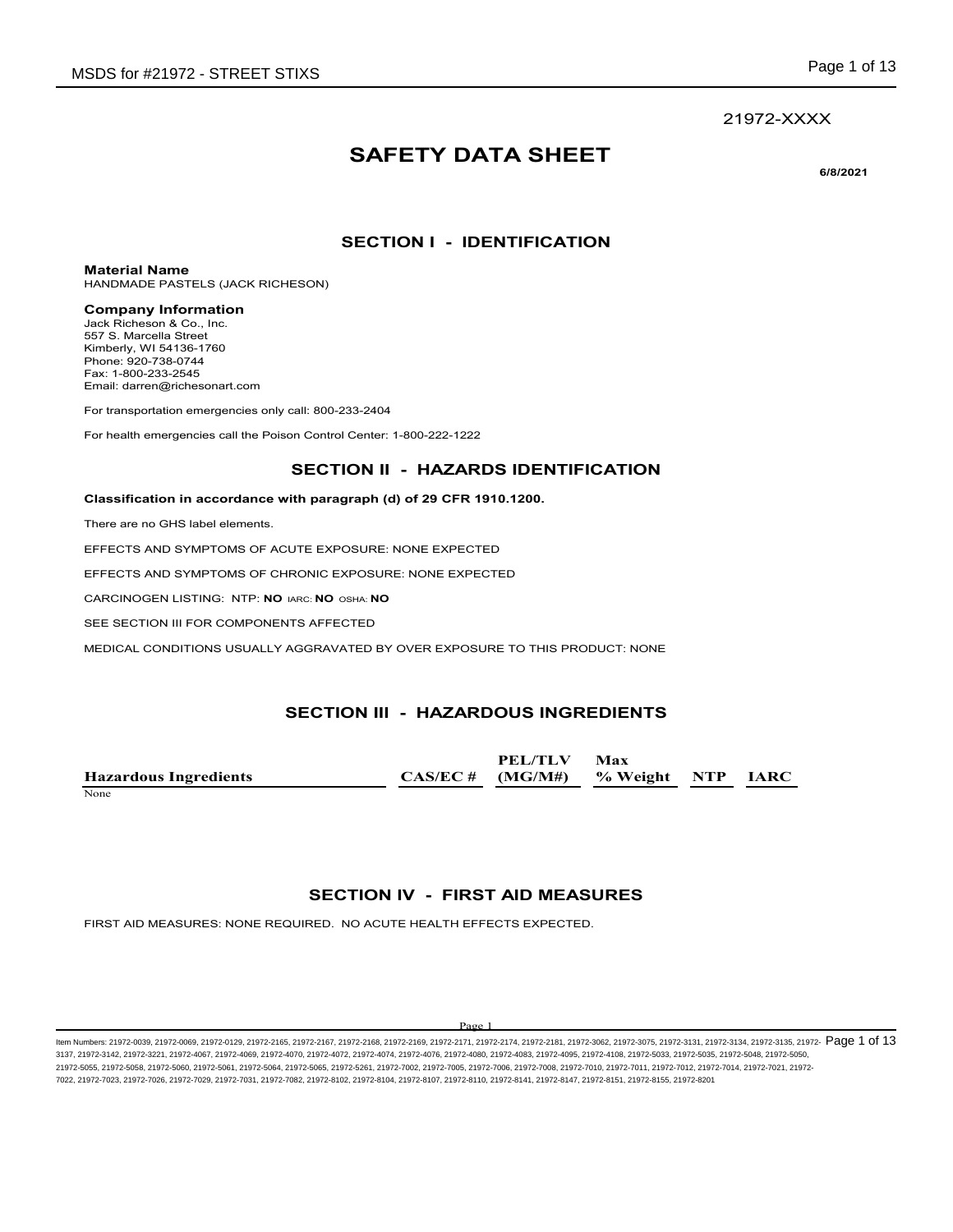## **SECTION V - FIRE FIGHTING MEASURES**

FLASH POINT (METHOD): N/A **AUTOIGNITION TEMPERATURE: N/A** EXPLOSION LIMITS IN AIR (% BY VOLUME): NOT EXPLOSIVE EXTINGUISHING MEDIA: NO SPECIAL MEDIA REQUIRED FIRE FIGHTING PROCEDURES: NO SPECIAL FIRE FIGHTING PROCEDURES REQUIRED UNUSUAL FIRE & EXPLOSION HAZARDS: NOT COMBUSTIBLE

## **SECTION VI - ACCIDENTAL RELEASE MEASURES**

STEPS TO BE TAKEN IN CASE A MATERIAL IS SPILLED: Clean up in accordance with all applicable regulations. Absorb spillage with noncombustible, absorbent material. For waste disposal, see Section XIII

## **SECTION VII - HANDLING AND STORAGE**

PRECAUTIONS TO BE TAKEN DURING STORAGE AND HANDLING: Good industrial hygiene practice requires that exposure be maintained below the TLV. This is preferably achieved through the provision of adequate ventilation. When exposure cannot be adequately controlled in this way, personal respiratory protection should be employed.

## **SECTION VIII - EXPOSURE CONTROLS / PERSONAL PROTECTION**

RESPIRATORY PROTECTION AND SPECIAL VENTILATION REQUIREMENTS: NONE REQUIRED OTHER PROTECTIVE EQUIPMENT (GLOVES, GOGGLES, ETC): NONE REQUIRED WORK/HYGIENE PRACTICES: NONE REQUIRED ENGINEERING CONTROLS: NONE REQUIRED

## **SECTION IX - PHYSICAL AND CHEMICAL PROPERTIES**

BOILING POINT: N/A<br>
VAPOR PRESSURE: N/A<br>
VAPOR PRESSURE: N/A SPECIFIC VAPOR DENSITY (AIR=1): N/A<br>SOLUBILITY IN WATER: N/A

FLASH POINT (METHOD): N/A<br>SPECIFIC GRAVITY: N/A REACTIVITY IN WATER: NON-REACTIVE

## **SECTION X - STABILITY AND REACTIVITY**

HAZARDOUS POLYMERIZATION PRODUCTS: N/A STABILITY: STABLE CONDITIONS TO AVOID: N/A INCOMPATIBILITY (MATERIALS TO AVOID): N/A HAZARDOUS DECOMPOSITION PRODUCTS: Carbon monoxide, carbon dioxide and smoke

## **SECTION XI - TOXICOLOGICAL INFORMATION**

ACUTE EFFECTS ASSOCIATED WITH USE OF THIS MATERIAL: NONE EXPECTED The summated LD50 is >50000 mg/kg. The summated LC50 is 17172 mg/cubic meter. This product is not considered to be a known or suspected human carcinogen by NTP, IARC or OSHA (see section III)

## **SECTION XII - ECOLOGICAL INFORMATION**

HARMFUL EFFECTS KNOWN OTHER THAN THOSE ASSOCIATED WITH SUSPENDED INERT SOLIDS IN WATER.

### $D_{\alpha\alpha\alpha}$

ltem Numbers: 21972-0039, 21972-0069, 21972-0129, 21972-2165, 21972-2168, 21972-2168, 21972-2169, 21972-2171, 21972-2174, 21972-2181, 21972-3062, 21972-3075, 21972-3131, 21972-3134, 21972-3135, 21972-  $\mathbf{P}$ age 2 of 13 3137, 21972-3142, 21972-3221, 21972-4067, 21972-4069, 21972-4070, 21972-4072, 21972-4074, 21972-4076, 21972-4080, 21972-4083, 21972-4095, 21972-4108, 21972-5033, 21972-5035, 21972-5048, 21972-5050, 21972-5055, 21972-5058, 21972-5060, 21972-5061, 21972-5064, 21972-5065, 21972-5261, 21972-7002, 21972-7005, 21972-7006, 21972-7008, 21972-7010, 21972-7011, 21972-7012, 21972-7014, 21972-7021, 21972- 7022, 21972-7023, 21972-7026, 21972-7029, 21972-7031, 21972-7082, 21972-8102, 21972-8104, 21972-8107, 21972-8110, 21972-8141, 21972-8147, 21972-8151, 21972-8155, 21972-8201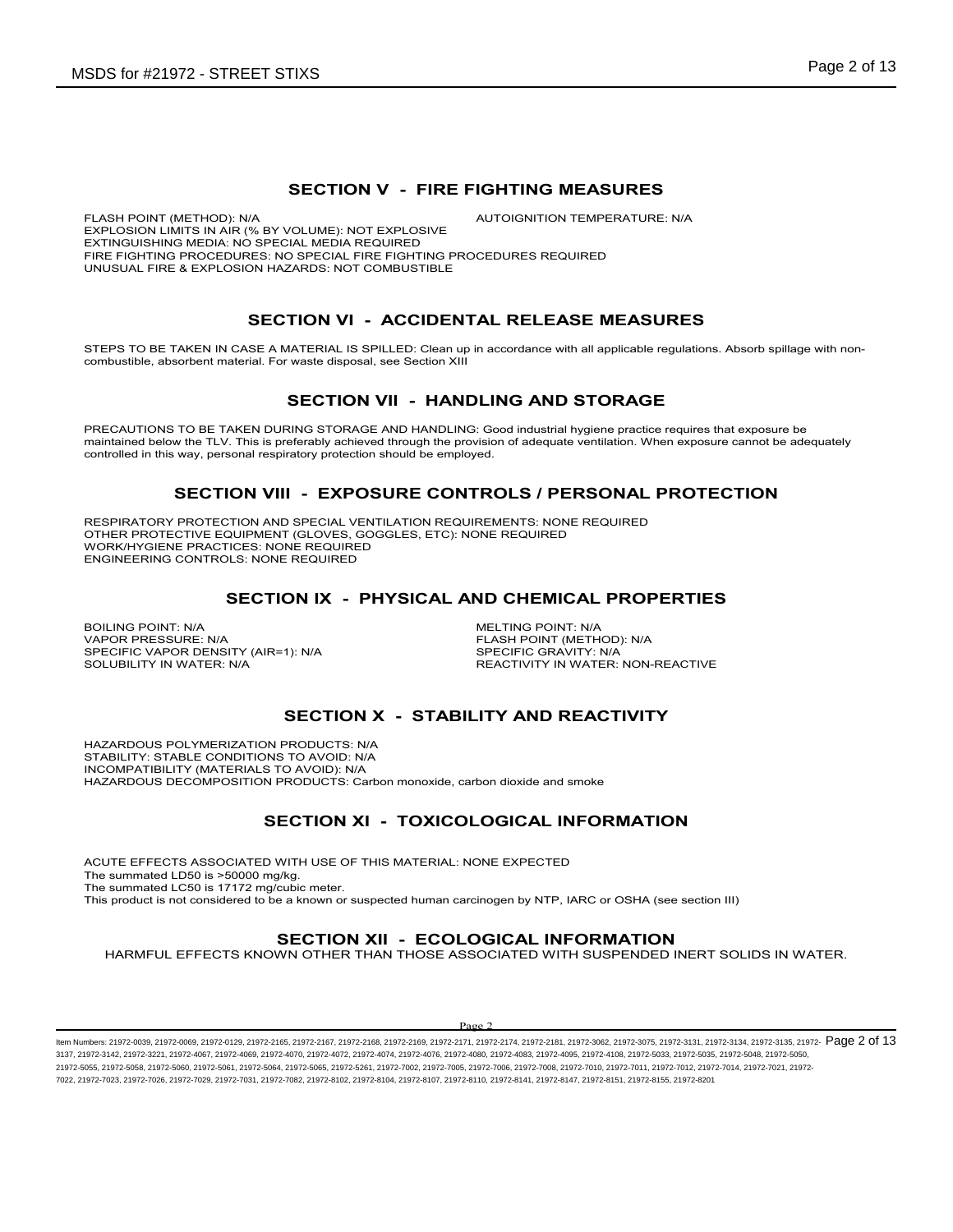## **SECTION XIII - DISPOSAL CONSIDERATIONS**

RCRA HAZARD CLASS (40 CFR 261): THIS PRODUCT IS NOT CLASSIFIED AS A HAZARDOUS WASTE. WASTE DISPOSAL METHOD: DISPOSE OF IN ACCORDANCE WITH FEDERAL, STATE AND LOCAL REGULATIONS.

## **SECTION XIV - TRANSPORTATION INFORMATION**

U.S. DOT (49 CFR 172.101): THIS IS NOT A HAZARDOUS MATERIAL AS CLASSIFIED BY CFR 172.101.

## **SECTION XV - REGULATORY INFORMATION**

CONTENTS OF THIS SDS COMPLY WITH OSHA HAZARD COMMUNICATION STANDARD 29 CFR 1910.1200

EPA SARA TITLE III CHEMICAL LISTINGS: SECTION 302.4 EXTREMELY HAZARDOUS SUBSTANCES (40 CFR 355): **NONE** 

SECTION 313 TOXIC CHEMICALS (40 CFR 372): NONE

INTERNATIONAL REGULATIONS

CANADIAN WHMIS: THIS PRODUCT IS A CONTROLLED PRODUCT UNDER CANADA'S WORKPLACE HAZARDOUS MATERIALS INFORMATION SYSTEM. IT CONTAINS THE FOLLOWING TOXIC OR HIGHLY TOXIC MATERIALS: COPPER PHTHALOCYANINE FERRIC OXIDE

SUPPLEMENTAL STATE COMPLIANCE INFORMATION:

THIS PRODUCT CONTAINS THE FOLLOWING CHEMICAL(S) LISTED UNDER CALIFORNIA'S RIGHT TO KNOW PROGRAM: PIGMENT WHITE 6 (TITANIUM DIOXIDE)

THIS PRODUCT CONTAINS THE FOLLOWING CHEMICAL(S) LISTED UNDER NEW JERSEY'S RIGHT TO KNOW PROGRAM: PIGMENT RED 101 PIGMENT WHITE 6

THIS PRODUCT CONTAINS THE FOLLOWING CHEMICAL(S) REQUIRING NOTIFICATION TO THE STATE OF WASHINGTON UNDER THEIR CHILDREN'S SAFE PRODUCTS ACT: NONE

THIS PRODUCT CONTAINS THE FOLLOWING CHEMICAL(S) LISTED IN FLORIDA'S TOXIC SUBSTANCE LIST: IRON OXIDE FUME

THIS PRODUCT CONTAINS THE FOLLOWING CHEMICAL(S) LISTED IN MAINE'S PRIORITY CHEMICAL LIST: NONE

THIS PRODUCT CONTAINS THE FOLLOWING CHEMICALS CONSIDERED BY VERMONT AS BEING OF VERY HIGH CONCERN TO CHILDREN: NONE

THIS PRODUCT CONTAINS THE FOLLOWING CHEMICAL(S) LISTED IN MASSACHUSETTS HAZARDOUS SUBSTANCE LIST: IRON OXIDE DUST TITANIUM DIOXIDE

THIS PRODUCT CONTAINS THE FOLLOWING CHEMICAL(S) LISTED ON MICHIGAN'S CRITICAL MATERIALS REGISTER: NONE

THIS PRODUCT CONTAINS THE FOLLOWING CHEMICAL(S) LISTED ON MINNESOTA'S HAZARDOUS SUBSTANCES LIST: IRON OXIDE FUME (FE2O3) AS FE

#### Page 3

ltem Numbers: 21972-0039, 21972-0069, 21972-0129, 21972-2165, 21972-2169, 21972-2169, 21972-2171, 21972-2174, 21972-2181, 21972-3062, 21972-3075, 21972-3131, 21972-3134, 21972-3135, 21972-3135, 21972-  $\overline{P}$   $\overline{O}$   $\over$ 3137, 21972-3142, 21972-3221, 21972-4067, 21972-4069, 21972-4070, 21972-4072, 21972-4074, 21972-4076, 21972-4080, 21972-4083, 21972-4095, 21972-4108, 21972-5033, 21972-5035, 21972-5048, 21972-5050, 21972-5055, 21972-5058, 21972-5060, 21972-5061, 21972-5064, 21972-5065, 21972-5261, 21972-7002, 21972-7005, 21972-7006, 21972-7008, 21972-7010, 21972-7011, 21972-7012, 21972-7014, 21972-7021, 21972- 7022, 21972-7023, 21972-7026, 21972-7029, 21972-7031, 21972-7082, 21972-8102, 21972-8104, 21972-8107, 21972-8110, 21972-8141, 21972-8147, 21972-8151, 21972-8155, 21972-8201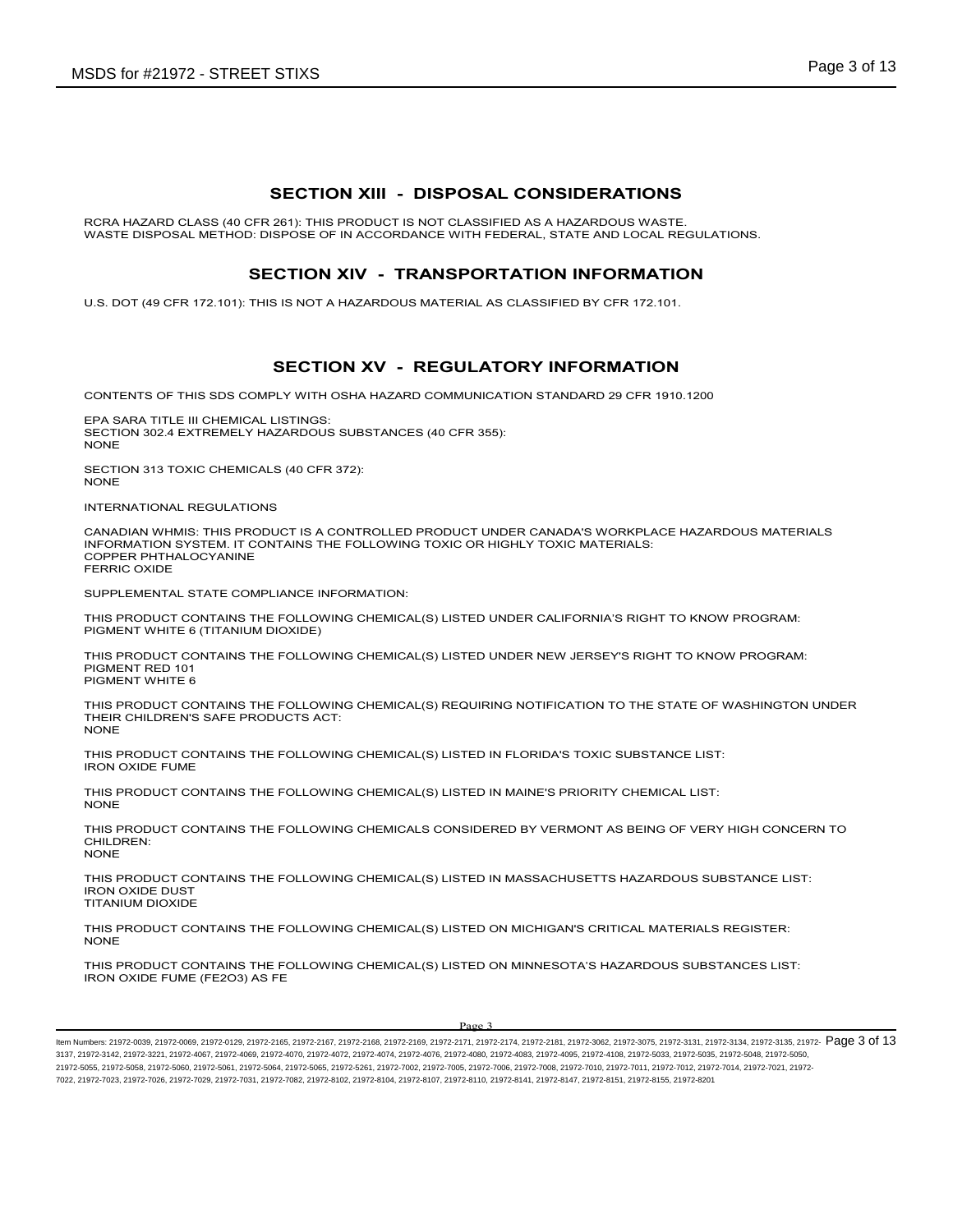LIMESTONE TITANIUM DIOXIDE

THIS PRODUCT CONTAINS THE FOLLOWING CHEMICAL(S) LISTED IN PENNSYLVANIA'S HAZARDOUS SUBSTANCES LIST: IRON OXIDE TITANIUM OXIDE

### Under CPSC's consumer product regulations (16CFR1500.3 and 150014), this product has the following required acute and chronic hazard labeling:

### **NONE**

## **SECTION XVI - OTHER INFORMATION**

Disclaimer: We believe the statements, technical information and recommendations contained herein are reliable, but they are given without warranty or guarantee of any kind. The information contained in this document applies to this specific material as supplied. It may not be valid for this material if it is used in combination with any other materials. It is the user's responsibility to satisfy oneself as to the suitability and completeness of this information for the user's own particular use.

**LAST REVISION DATE: 06/08/2021**

**Prepared by Duke OEM Toxicology**

Page 4

ltem Numbers: 21972-0039, 21972-0069, 21972-0129, 21972-2165, 21972-2168, 21972-2168, 21972-2169, 21972-2171, 21972-2174, 21972-2181, 21972-3062, 21972-3075, 21972-3131, 21972-3134, 21972-3135, 21972-  $\mathbf{P}$ age 4 of 13 3137, 21972-3142, 21972-3221, 21972-4067, 21972-4069, 21972-4070, 21972-4072, 21972-4074, 21972-4076, 21972-4080, 21972-4083, 21972-4095, 21972-4108, 21972-5033, 21972-5035, 21972-5048, 21972-5050, 21972-5055, 21972-5058, 21972-5060, 21972-5061, 21972-5064, 21972-5065, 21972-5261, 21972-7002, 21972-7005, 21972-7006, 21972-7008, 21972-7010, 21972-7011, 21972-7012, 21972-7014, 21972-7021, 21972- 7022, 21972-7023, 21972-7026, 21972-7029, 21972-7031, 21972-7082, 21972-8102, 21972-8104, 21972-8107, 21972-8110, 21972-8141, 21972-8147, 21972-8151, 21972-8155, 21972-8201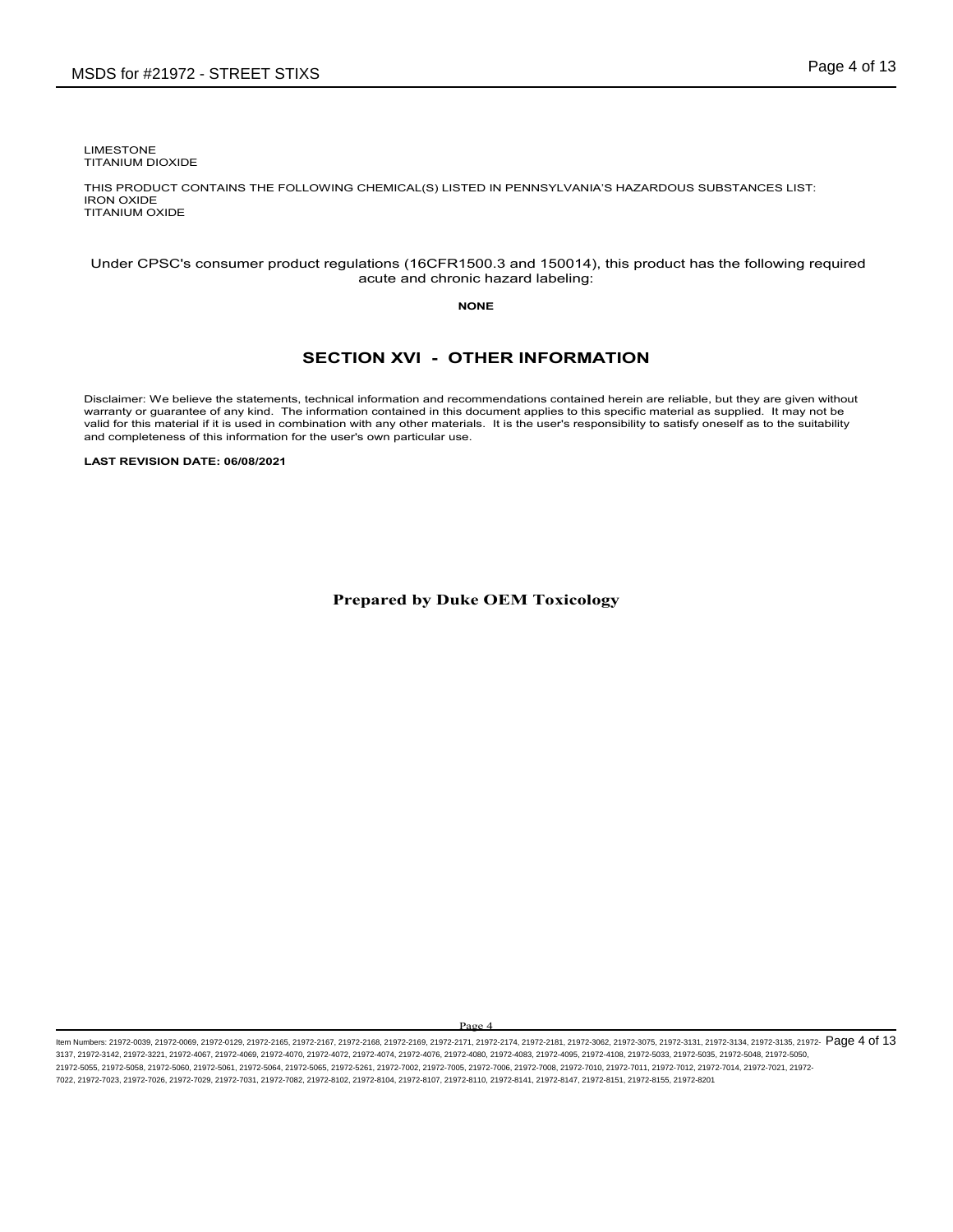## **COLOR INFORMATION**

THIS SDS APPLIES TO THE FOLLOWING COLORS WHICH ARE ASSOCIATED WITH HAZARDOUS AND/OR NON-HAZARDOUS INGREDIENTS

| <b>Product Color</b>  | <b>SKU</b> | <b>Hazardous Ingredient</b> |
|-----------------------|------------|-----------------------------|
| <b>BLUE 1</b>         |            | (NONE)                      |
| <b>BLUE 10</b>        |            | (NONE)                      |
| <b>BLUE 11</b>        |            | (NONE)                      |
| <b>BLUE 12</b>        |            | (NONE)                      |
| <b>BLUE 13</b>        |            | (NONE)                      |
| <b>BLUE 14</b>        |            | (NONE)                      |
| <b>BLUE 15</b>        |            | (NONE)                      |
| <b>BLUE 16</b>        |            | (NONE)                      |
| <b>BLUE 17</b>        |            | (NONE)                      |
| <b>BLUE 18</b>        |            | (NONE)                      |
| <b>BLUE 19</b>        |            | (NONE)                      |
| BLUE 2                |            | (NONE)                      |
| <b>BLUE 20</b>        |            | (NONE)                      |
| BLUE 21               |            | (NONE)                      |
| <b>BLUE 22</b>        |            | (NONE)                      |
| <b>BLUE 23</b>        |            | (NONE)                      |
| <b>BLUE 24</b>        |            | (NONE)                      |
| <b>BLUE 25</b>        |            | (NONE)                      |
| <b>BLUE 26</b>        |            | (NONE)                      |
| <b>BLUE 27</b>        |            | (NONE)                      |
| <b>BLUE 28</b>        |            | (NONE)                      |
| <b>BLUE 29</b>        |            | (NONE)                      |
| BLUE 3                |            | (NONE)                      |
| <b>BLUE 30</b>        |            | (NONE)                      |
| BLUE 31               |            | (NONE)                      |
| BLUE 32               |            | (NONE)                      |
| <b>BLUE 33</b>        |            | (NONE)                      |
| <b>BLUE 34</b>        |            | (NONE)                      |
| <b>BLUE 35</b>        |            | (NONE)                      |
| <b>BLUE 36</b>        |            | (NONE)                      |
| <b>BLUE 37</b>        |            | (NONE)                      |
| <b>BLUE 38</b>        |            | (NONE)                      |
| <b>BLUE 39</b>        |            | (NONE)                      |
| <b>BLUE 4</b>         |            | (NONE)                      |
| BLUE 5                |            | (NONE)                      |
| <b>BLUE 6</b>         |            | (NONE)                      |
| <b>BLUE 7</b>         |            | (NONE)                      |
| <b>BLUE 8</b>         |            | (NONE)                      |
| <b>BLUE 9</b>         |            | (NONE)                      |
| <b>EARTH-BROWN 1</b>  |            | (NONE)                      |
| <b>EARTH-BROWN 10</b> |            | (NONE)                      |
| <b>EARTH-BROWN 11</b> |            | (NONE)                      |
| <b>EARTH-BROWN 12</b> |            | (NONE)                      |
| <b>EARTH-BROWN 13</b> |            | (NONE)                      |
| <b>EARTH-BROWN 14</b> |            | (NONE)                      |
| <b>EARTH-BROWN 15</b> |            | (NONE)                      |
| <b>EARTH-BROWN 16</b> |            | (NONE)                      |
| <b>EARTH-BROWN 17</b> |            | (NONE)                      |
| <b>EARTH-BROWN 18</b> |            | (NONE)                      |
| <b>EARTH-BROWN 19</b> |            | (NONE)                      |
| <b>EARTH-BROWN 2</b>  |            | (NONE)                      |
| <b>EARTH-BROWN 20</b> |            | (NONE)                      |
| EARTH-BROWN 21        |            | (NONE)                      |
| <b>EARTH-BROWN 22</b> |            | (NONE)                      |
| <b>EARTH-BROWN 23</b> |            | (NONE)                      |
| <b>EARTH-BROWN 24</b> |            | (NONE)                      |
| <b>EARTH-BROWN 25</b> |            | (NONE)                      |
|                       |            |                             |

Page 5

ltem Numbers: 21972-0039, 21972-0069, 21972-0129, 21972-2165, 21972-2167, 21972-2168, 21972-2169, 21972-2171, 21972-2174, 21972-2181, 21972-3062, 21972-3075, 21972-3131, 21972-3134, 21972-3135, 21972-  $\mathsf{P} \mathsf{B} \mathsf{C}$ 3137, 21972-3142, 21972-3221, 21972-4067, 21972-4069, 21972-4070, 21972-4072, 21972-4074, 21972-4076, 21972-4080, 21972-4083, 21972-4095, 21972-4108, 21972-5033, 21972-5035, 21972-5048, 21972-5050, 21972-5055, 21972-5058, 21972-5060, 21972-5061, 21972-5064, 21972-5065, 21972-5261, 21972-7002, 21972-7005, 21972-7006, 21972-7008, 21972-7010, 21972-7011, 21972-7012, 21972-7014, 21972-7021, 21972- 7022, 21972-7023, 21972-7026, 21972-7029, 21972-7031, 21972-7082, 21972-8102, 21972-8104, 21972-8107, 21972-8110, 21972-8141, 21972-8147, 21972-8151, 21972-8155, 21972-8201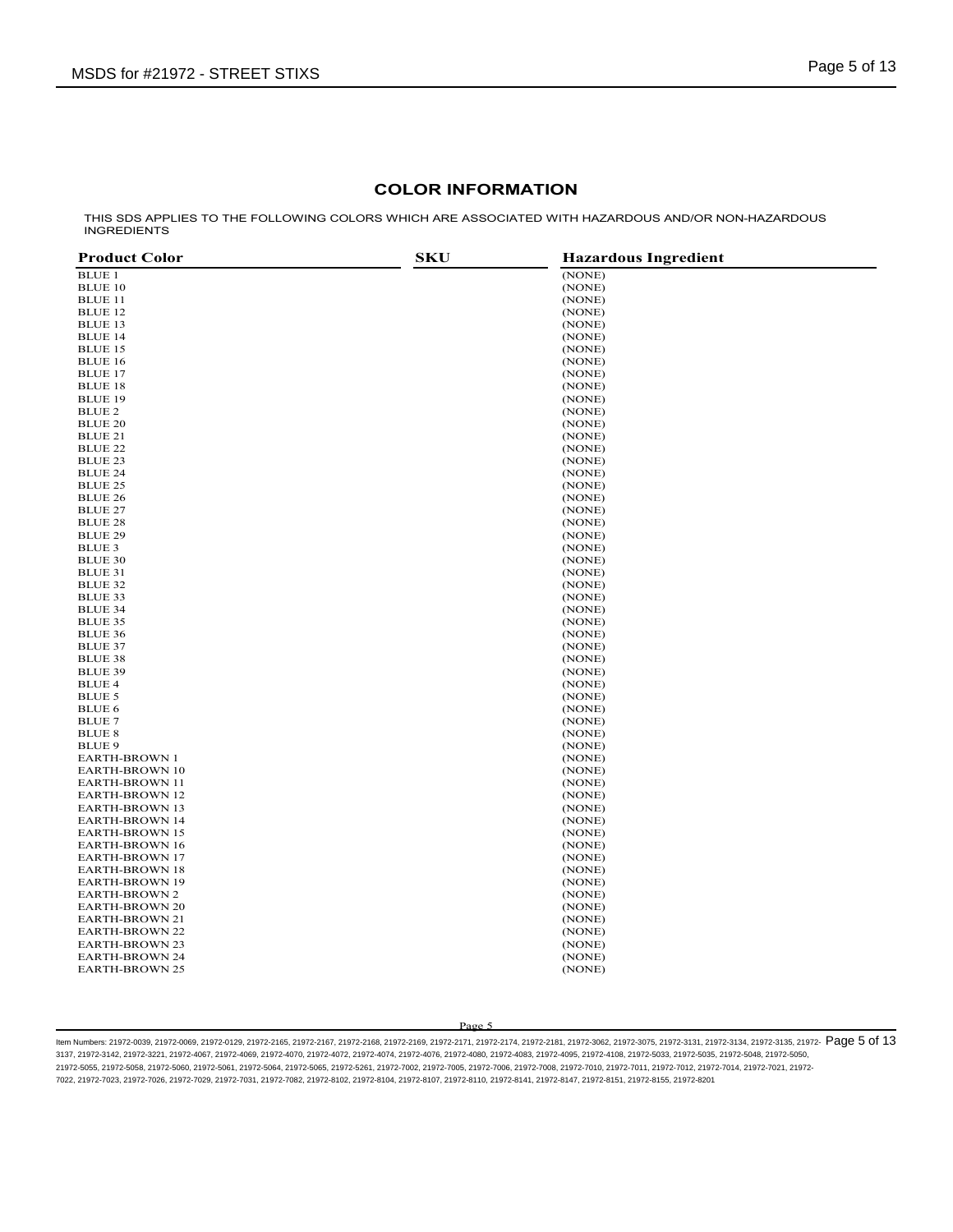| <b>Product Color</b>                             | <b>SKU</b> | <b>Hazardous Ingredient</b> |
|--------------------------------------------------|------------|-----------------------------|
| <b>EARTH-BROWN 26</b>                            |            | (NONE)                      |
| <b>EARTH-BROWN 27</b>                            |            | (NONE)                      |
| <b>EARTH-BROWN 28</b>                            |            | (NONE)                      |
| <b>EARTH-BROWN 29</b>                            |            | (NONE)                      |
| EARTH-BROWN 3                                    |            | (NONE)                      |
| <b>EARTH-BROWN 30</b>                            |            | (NONE)                      |
| EARTH-BROWN 31                                   |            | (NONE)                      |
| <b>EARTH-BROWN 32</b>                            |            | (NONE)                      |
| <b>EARTH-BROWN 33</b>                            |            | (NONE)                      |
| <b>EARTH-BROWN 34</b>                            |            | (NONE)                      |
| <b>EARTH-BROWN 35</b>                            |            | (NONE)                      |
| <b>EARTH-BROWN 36</b>                            |            | (NONE)                      |
| <b>EARTH-BROWN 37</b>                            |            | (NONE)                      |
| <b>EARTH-BROWN 38</b>                            |            | (NONE)                      |
| <b>EARTH-BROWN 39</b>                            |            | (NONE)                      |
| <b>EARTH-BROWN 4</b>                             |            | (NONE)                      |
| <b>EARTH-BROWN 40</b>                            |            | (NONE)                      |
| EARTH-BROWN 41                                   |            | (NONE)                      |
| <b>EARTH-BROWN 42</b>                            |            | (NONE)                      |
| <b>EARTH-BROWN 43</b>                            |            | (NONE)                      |
| <b>EARTH-BROWN 44</b>                            |            | (NONE)                      |
| <b>EARTH-BROWN 45</b>                            |            | (NONE)                      |
| <b>EARTH-BROWN 46</b>                            |            | (NONE)                      |
| <b>EARTH-BROWN 47</b>                            |            | (NONE)                      |
| <b>EARTH-BROWN 5</b><br><b>EARTH-BROWN 6</b>     |            | (NONE)                      |
| <b>EARTH-BROWN 7</b>                             |            | (NONE)                      |
| <b>EARTH-BROWN 8</b>                             |            | (NONE)<br>(NONE)            |
| <b>EARTH-BROWN 9</b>                             |            | (NONE)                      |
| <b>EARTH-GREEN 1</b>                             |            | (NONE)                      |
| <b>EARTH-GREEN 10</b>                            |            | (NONE)                      |
| <b>EARTH-GREEN 11</b>                            |            | (NONE)                      |
| <b>EARTH-GREEN 12</b>                            |            | (NONE)                      |
| <b>EARTH-GREEN 13</b>                            |            | (NONE)                      |
| <b>EARTH-GREEN 14</b>                            |            | (NONE)                      |
| <b>EARTH-GREEN 15</b>                            |            | (NONE)                      |
| <b>EARTH-GREEN 16</b>                            |            | (NONE)                      |
| <b>EARTH-GREEN 17</b>                            |            | (NONE)                      |
| <b>EARTH-GREEN 18</b>                            |            | (NONE)                      |
| <b>EARTH-GREEN 19</b>                            |            | (NONE)                      |
| <b>EARTH-GREEN 2</b>                             |            | (NONE)                      |
| <b>EARTH-GREEN 20</b>                            |            | (NONE)                      |
| <b>EARTH-GREEN 21</b>                            |            | (NONE)                      |
| <b>EARTH-GREEN 22</b>                            |            | (NONE)                      |
| <b>EARTH-GREEN 23</b>                            |            | (NONE)                      |
| <b>EARTH-GREEN 24</b>                            |            | (NONE)                      |
| <b>EARTH-GREEN 3</b>                             |            | (NONE)                      |
| <b>EARTH-GREEN 4</b>                             |            | (NONE)                      |
| <b>EARTH-GREEN 5</b>                             |            | (NONE)                      |
| <b>EARTH-GREEN 6</b>                             |            | (NONE)                      |
| <b>EARTH-GREEN 7</b>                             |            | (NONE)                      |
| <b>EARTH-GREEN 8</b>                             |            | (NONE)                      |
| <b>EARTH-GREEN 9</b>                             |            | (NONE)                      |
| <b>EARTH-ORANGE 1</b>                            |            | (NONE)                      |
| <b>EARTH-ORANGE 10</b>                           |            | (NONE)                      |
| <b>EARTH-ORANGE 11</b>                           |            | (NONE)                      |
| <b>EARTH-ORANGE 12</b>                           |            | (NONE)                      |
| <b>EARTH-ORANGE 13</b><br><b>EARTH-ORANGE 14</b> |            | (NONE)<br>(NONE)            |
| <b>EARTH-ORANGE 15</b>                           |            | (NONE)                      |
| <b>EARTH-ORANGE 16</b>                           |            | (NONE)                      |
| <b>EARTH-ORANGE 17</b>                           |            | (NONE)                      |
| <b>EARTH-ORANGE 18</b>                           |            | (NONE)                      |
| <b>EARTH-ORANGE 19</b>                           |            | (NONE)                      |
| <b>EARTH-ORANGE 2</b>                            |            | (NONE)                      |
| <b>EARTH-ORANGE 20</b>                           |            | (NONE)                      |
|                                                  |            |                             |

ltem Numbers: 21972-0039, 21972-0069, 21972-0129, 21972-2165, 21972-2167, 21972-2168, 21972-2169, 21972-2171, 21972-2174, 21972-2181, 21972-3062, 21972-3075, 21972-3131, 21972-3134, 21972-3135, 21972-  $\overline{P}$   $\overline{O}$   $\over$ 3137, 21972-3142, 21972-3221, 21972-4067, 21972-4069, 21972-4070, 21972-4072, 21972-4074, 21972-4076, 21972-4080, 21972-4083, 21972-4095, 21972-4108, 21972-5033, 21972-5035, 21972-5048, 21972-5050, 21972-5055, 21972-5058, 21972-5060, 21972-5061, 21972-5064, 21972-5065, 21972-5261, 21972-7002, 21972-7005, 21972-7006, 21972-7008, 21972-7010, 21972-7011, 21972-7012, 21972-7014, 21972-7021, 21972- 7022, 21972-7023, 21972-7026, 21972-7029, 21972-7031, 21972-7082, 21972-8102, 21972-8104, 21972-8107, 21972-8110, 21972-8141, 21972-8147, 21972-8151, 21972-8155, 21972-8201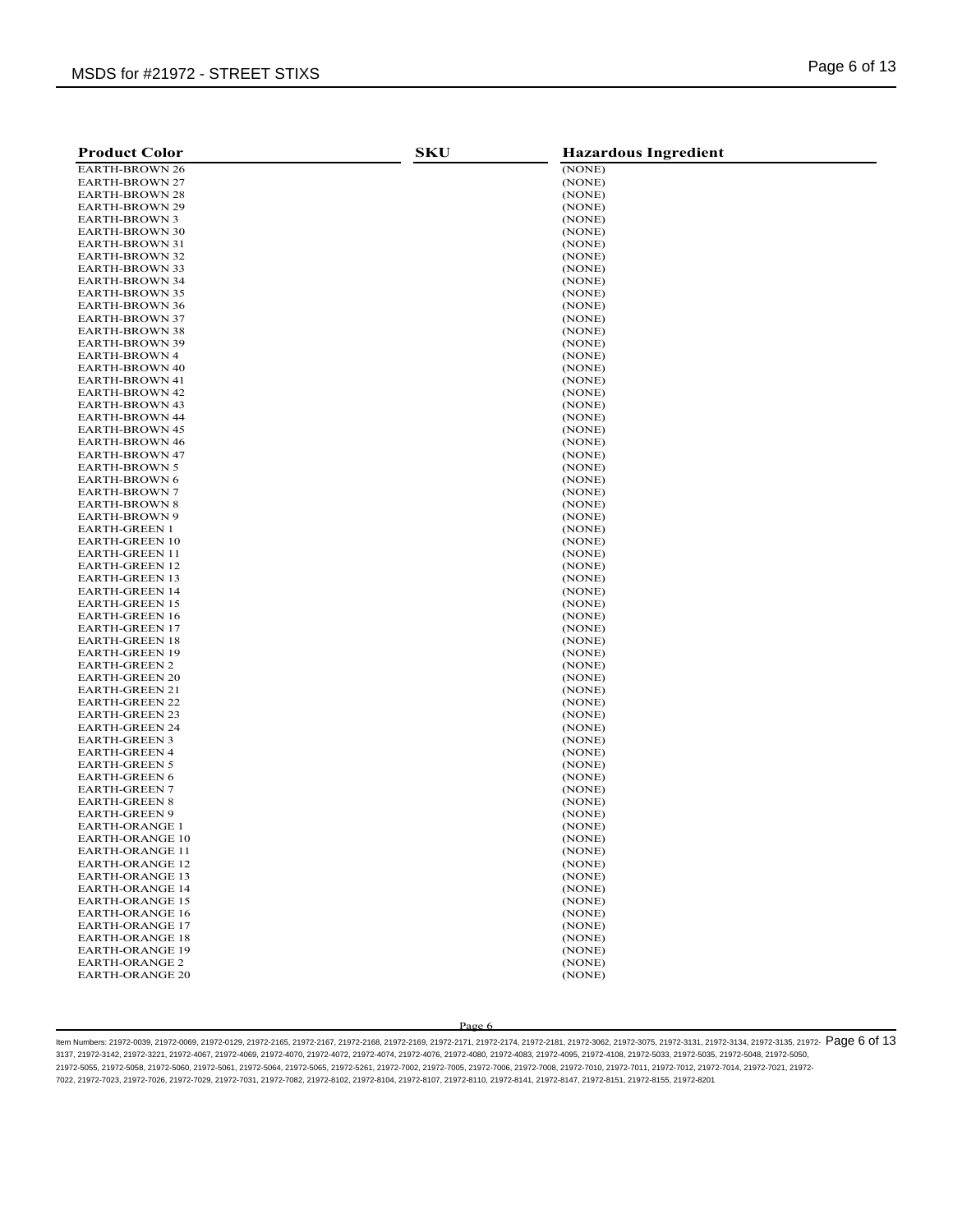| <b>Product Color</b>                       | <b>SKU</b> | <b>Hazardous Ingredient</b> |
|--------------------------------------------|------------|-----------------------------|
| <b>EARTH-ORANGE 21</b>                     |            | (NONE)                      |
| <b>EARTH-ORANGE 22</b>                     |            | (NONE)                      |
| <b>EARTH-ORANGE 23</b>                     |            | (NONE)                      |
| <b>EARTH-ORANGE 24</b>                     |            | (NONE)                      |
| <b>EARTH-ORANGE 25</b>                     |            | (NONE)                      |
| <b>EARTH-ORANGE 26</b>                     |            | (NONE)                      |
| <b>EARTH-ORANGE 27</b>                     |            | (NONE)                      |
| <b>EARTH-ORANGE 28</b>                     |            | (NONE)                      |
| <b>EARTH-ORANGE 29</b>                     |            | (NONE)                      |
| <b>EARTH-ORANGE 3</b>                      |            | (NONE)                      |
| <b>EARTH-ORANGE 30</b>                     |            | (NONE)                      |
| <b>EARTH-ORANGE 31</b>                     |            | (NONE)                      |
| <b>EARTH-ORANGE 4</b>                      |            | (NONE)                      |
| <b>EARTH-ORANGE 5</b>                      |            | (NONE)                      |
| <b>EARTH-ORANGE 6</b>                      |            | (NONE)                      |
| <b>EARTH-ORANGE 7</b>                      |            | (NONE)                      |
| <b>EARTH-ORANGE 8</b>                      |            | (NONE)                      |
| <b>EARTH-ORANGE 9</b>                      |            | (NONE)                      |
| <b>EARTH-RED 1</b>                         |            | (NONE)                      |
| <b>EARTH-RED 10</b>                        |            | (NONE)                      |
| EARTH-RED 11                               |            | (NONE)                      |
| EARTH-RED 12                               |            | (NONE)                      |
| <b>EARTH-RED 13</b>                        |            | (NONE)                      |
| <b>EARTH-RED 14</b>                        |            | (NONE)                      |
| <b>EARTH-RED 15</b>                        |            | (NONE)                      |
| <b>EARTH-RED 16</b>                        |            | (NONE)                      |
| <b>EARTH-RED 17</b>                        |            | (NONE)                      |
| <b>EARTH-RED 18</b>                        |            | (NONE)                      |
| <b>EARTH-RED 19</b>                        |            | (NONE)                      |
| EARTH-RED 2                                |            | (NONE)                      |
| <b>EARTH-RED 20</b>                        |            | (NONE)<br>(NONE)            |
| EARTH-RED 21                               |            |                             |
| <b>EARTH-RED 22</b><br><b>EARTH-RED 23</b> |            | (NONE)<br>(NONE)            |
| EARTH-RED 24                               |            | (NONE)                      |
| <b>EARTH-RED 25</b>                        |            | (NONE)                      |
| <b>EARTH-RED 26</b>                        |            | (NONE)                      |
| <b>EARTH-RED 27</b>                        |            | (NONE)                      |
| EARTH-RED 28                               |            | (NONE)                      |
| <b>EARTH-RED 29</b>                        |            | (NONE)                      |
| EARTH-RED 3                                |            | (NONE)                      |
| <b>EARTH-RED 30</b>                        |            | (NONE)                      |
| EARTH-RED 31                               |            | (NONE)                      |
| <b>EARTH-RED 32</b>                        |            | (NONE)                      |
| <b>EARTH-RED 33</b>                        |            | (NONE)                      |
| EARTH-RED 4                                |            | (NONE)                      |
| <b>EARTH-RED 5</b>                         |            | (NONE)                      |
| <b>EARTH-RED 6</b>                         |            | (NONE)                      |
| EARTH-RED 7                                |            | (NONE)                      |
| <b>EARTH-RED 8</b>                         |            | (NONE)                      |
| <b>EARTH-RED 9</b>                         |            | (NONE)                      |
| <b>EARTH-YELLOW 1</b>                      |            | (NONE)                      |
| <b>EARTH-YELLOW 10</b>                     |            | (NONE)                      |
| <b>EARTH-YELLOW 11</b>                     |            | (NONE)                      |
| <b>EARTH-YELLOW 12</b>                     |            | (NONE)                      |
| EARTH-YELLOW 13                            |            | (NONE)                      |
| EARTH-YELLOW 14                            |            | (NONE)                      |
| <b>EARTH-YELLOW 15</b>                     |            | (NONE)                      |
| <b>EARTH-YELLOW 16</b>                     |            | (NONE)                      |
| <b>EARTH-YELLOW 17</b>                     |            | (NONE)                      |
| <b>EARTH-YELLOW 18</b>                     |            | (NONE)                      |
| <b>EARTH-YELLOW 19</b>                     |            | (NONE)                      |
| <b>EARTH-YELLOW2</b>                       |            | (NONE)                      |
| <b>EARTH-YELLOW 20</b>                     |            | (NONE)                      |
| EARTH-YELLOW 21                            |            | (NONE)                      |
| <b>EARTH-YELLOW 3</b>                      |            | (NONE)                      |

ltem Numbers: 21972-0039, 21972-0069, 21972-0129, 21972-2165, 21972-2168, 21972-2168, 21972-2169, 21972-2171, 21972-2174, 21972-2181, 21972-3062, 21972-3075, 21972-3131, 21972-3134, 21972-3135, 21972-  $\mathbf{P}$  Of  $\mathbf{13}$ 3137, 21972-3142, 21972-3221, 21972-4067, 21972-4069, 21972-4070, 21972-4072, 21972-4074, 21972-4076, 21972-4080, 21972-4083, 21972-4095, 21972-4108, 21972-5033, 21972-5035, 21972-5048, 21972-5050, 21972-5055, 21972-5058, 21972-5060, 21972-5061, 21972-5064, 21972-5065, 21972-5261, 21972-7002, 21972-7005, 21972-7006, 21972-7008, 21972-7010, 21972-7011, 21972-7012, 21972-7014, 21972-7021, 21972- 7022, 21972-7023, 21972-7026, 21972-7029, 21972-7031, 21972-7082, 21972-8102, 21972-8104, 21972-8107, 21972-8110, 21972-8141, 21972-8147, 21972-8151, 21972-8155, 21972-8201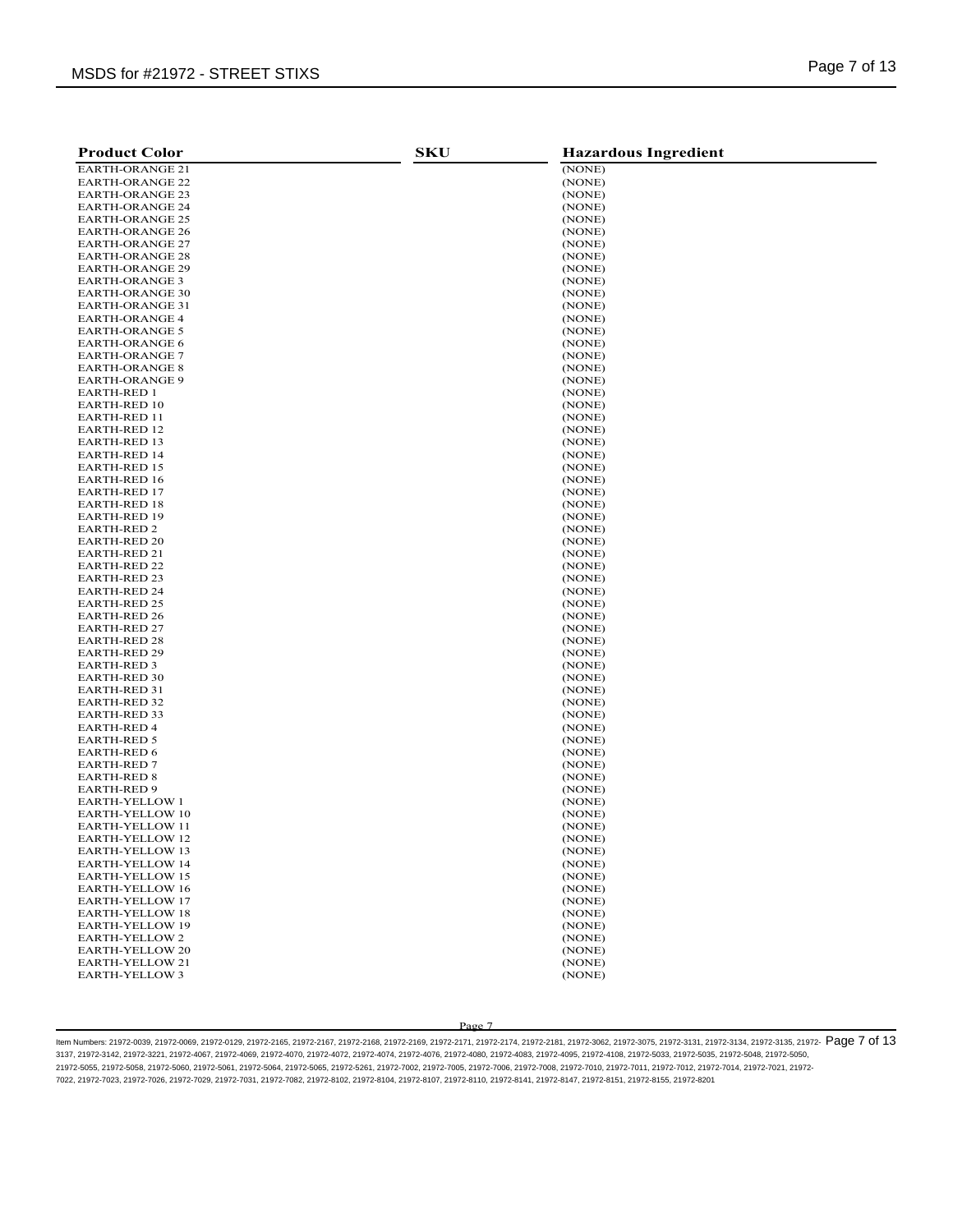| <b>Product Color</b>              | <b>SKU</b> | <b>Hazardous Ingredient</b> |
|-----------------------------------|------------|-----------------------------|
| <b>EARTH-YELLOW 4</b>             |            | (NONE)                      |
| <b>EARTH-YELLOW 5</b>             |            | (NONE)                      |
| EARTH-YELLOW 6                    |            | (NONE)                      |
| <b>EARTH-YELLOW 7</b>             |            | (NONE)                      |
| <b>EARTH-YELLOW 8</b>             |            | (NONE)                      |
| EARTH-YELLOW 9                    |            | (NONE)                      |
| <b>GREEN 1</b>                    |            | (NONE)                      |
| <b>GREEN 10</b>                   |            | (NONE)                      |
| <b>GREEN 11</b>                   |            | (NONE)                      |
| GREEN 12                          |            | (NONE)                      |
| GREEN 13                          |            | (NONE)                      |
| <b>GREEN 14</b>                   |            | (NONE)                      |
| <b>GREEN 15</b>                   |            | (NONE)                      |
| GREEN 16                          |            | (NONE)                      |
| <b>GREEN 17</b>                   |            | (NONE)                      |
| GREEN 18                          |            | (NONE)                      |
| <b>GREEN 19</b>                   |            | (NONE)                      |
| GREEN 2                           |            | (NONE)                      |
| <b>GREEN 20</b>                   |            | (NONE)                      |
| GREEN 21                          |            | (NONE)                      |
| GREEN 22                          |            | (NONE)                      |
| GREEN 23                          |            | (NONE)                      |
| <b>GREEN 24</b>                   |            | (NONE)                      |
| GREEN 25                          |            | (NONE)                      |
| GREEN 26                          |            | (NONE)                      |
| GREEN 27                          |            | (NONE)                      |
| GREEN 28                          |            | (NONE)                      |
| GREEN 29                          |            | (NONE)                      |
| <b>GREEN 3</b><br><b>GREEN 30</b> |            | (NONE)<br>(NONE)            |
| GREEN 31                          |            | (NONE)                      |
| <b>GREEN 32</b>                   |            | (NONE)                      |
| <b>GREEN 33</b>                   |            | (NONE)                      |
| GREEN 34                          |            | (NONE)                      |
| GREEN 35                          |            | (NONE)                      |
| GREEN 36                          |            | (NONE)                      |
| GREEN 37                          |            | (NONE)                      |
| GREEN 38                          |            | (NONE)                      |
| GREEN 39                          |            | (NONE)                      |
| <b>GREEN 4</b>                    |            | (NONE)                      |
| <b>GREEN 40</b>                   |            | (NONE)                      |
| <b>GREEN 41</b>                   |            | (NONE)                      |
| GREEN 42                          |            | (NONE)                      |
| <b>GREEN 43</b>                   |            | (NONE)                      |
| <b>GREEN 44</b>                   |            | (NONE)                      |
| GREEN 45                          |            | (NONE)                      |
| GREEN 46                          |            | (NONE)                      |
| <b>GREEN 47</b>                   |            | (NONE)                      |
| GREEN 48                          |            | (NONE)                      |
| GREEN 49                          |            | (NONE)                      |
| <b>GREEN 5</b>                    |            | (NONE)                      |
| GREEN 50                          |            | (NONE)                      |
| GREEN 51                          |            | (NONE)                      |
| GREEN 52                          |            | (NONE)                      |
| GREEN 53                          |            | (NONE)                      |
| <b>GREEN 54</b>                   |            | (NONE)                      |
| GREEN 55                          |            | (NONE)                      |
| <b>GREEN 56</b>                   |            | (NONE)                      |
| <b>GREEN 57</b>                   |            | (NONE)                      |
| <b>GREEN 58</b>                   |            | (NONE)                      |
| <b>GREEN 59</b><br><b>GREEN 6</b> |            | (NONE)<br>(NONE)            |
| <b>GREEN 60</b>                   |            | (NONE)                      |
|                                   |            |                             |
| <b>GREEN 61</b><br><b>GREEN 7</b> |            | (NONE)<br>(NONE)            |
| <b>GREEN 8</b>                    |            | (NONE)                      |
|                                   |            |                             |

ltem Numbers: 21972-0039, 21972-0069, 21972-0129, 21972-2165, 21972-2168, 21972-2168, 21972-2169, 21972-2171, 21972-2174, 21972-2181, 21972-3062, 21972-3075, 21972-3131, 21972-3134, 21972-3135, 21972-  $\overline{P}$   $\overline{O}$   $\over$ 3137, 21972-3142, 21972-3221, 21972-4067, 21972-4069, 21972-4070, 21972-4072, 21972-4074, 21972-4076, 21972-4080, 21972-4083, 21972-4095, 21972-4108, 21972-5033, 21972-5035, 21972-5048, 21972-5050, 21972-5055, 21972-5058, 21972-5060, 21972-5061, 21972-5064, 21972-5065, 21972-5261, 21972-7002, 21972-7005, 21972-7006, 21972-7008, 21972-7010, 21972-7011, 21972-7012, 21972-7014, 21972-7021, 21972- 7022, 21972-7023, 21972-7026, 21972-7029, 21972-7031, 21972-7082, 21972-8102, 21972-8104, 21972-8107, 21972-8110, 21972-8141, 21972-8147, 21972-8151, 21972-8155, 21972-8201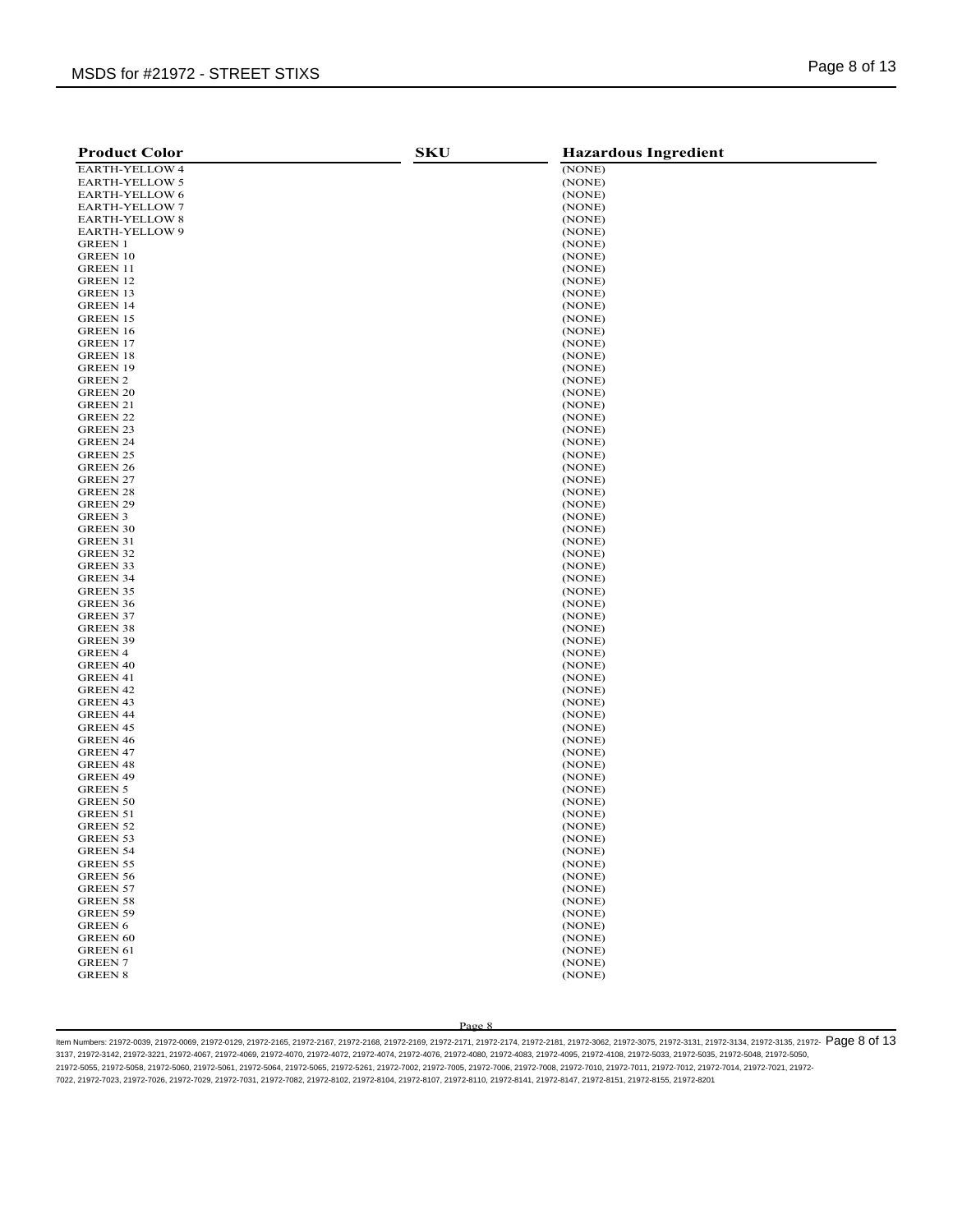| <b>Product Color</b> | <b>SKU</b> | <b>Hazardous Ingredient</b> |
|----------------------|------------|-----------------------------|
| <b>GREEN 9</b>       |            | (NONE)                      |
| GREY 1               |            | (NONE)                      |
| GREY 10              |            | (NONE)                      |
| GREY 11              |            | (NONE)                      |
| GREY 12              |            | (NONE)                      |
| GREY 13              |            | (NONE)                      |
| GREY 14              |            | (NONE)                      |
| GREY 15              |            | (NONE)                      |
| GREY 16              |            | (NONE)                      |
| GREY 17              |            | (NONE)                      |
| GREY 18              |            | (NONE)                      |
| GREY 19              |            | (NONE)                      |
| GREY 2               |            | (NONE)                      |
| GREY 20              |            | (NONE)                      |
| GREY 21              |            | (NONE)                      |
| GREY 22              |            | (NONE)                      |
| GREY 23              |            | (NONE)                      |
| GREY 24              |            | (NONE)                      |
| GREY 25              |            | (NONE)                      |
| GREY 26              |            | (NONE)                      |
| GREY 27              |            | (NONE)                      |
| GREY 28              |            | (NONE)                      |
| GREY 29              |            | (NONE)                      |
| GREY 3               |            | (NONE)                      |
| GREY 30              |            | (NONE)                      |
| GREY 31              |            | (NONE)                      |
| GREY 32              |            | (NONE)                      |
| GREY 33              |            | (NONE)                      |
| GREY 34              |            | (NONE)                      |
| GREY 35              |            | (NONE)                      |
| GREY 36              |            | (NONE)                      |
| GREY 37              |            | (NONE)                      |
| GREY 38              |            | (NONE)                      |
| GREY 39              |            | (NONE)                      |
| GREY 4               |            | (NONE)                      |
| GREY 40              |            | (NONE)                      |
| GREY 41              |            | (NONE)                      |
| GREY 42              |            | (NONE)                      |
| GREY 43              |            | (NONE)                      |
| GREY 44              |            | (NONE)                      |
| GREY 45              |            | (NONE)                      |
| GREY 46              |            | (NONE)                      |
| GREY 47              |            | (NONE)                      |
| GREY 48              |            | (NONE)                      |
| GREY 49              |            | (NONE)                      |
| GREY 5               |            | (NONE)                      |
| GREY 50              |            | (NONE)                      |
| GREY 51              |            | (NONE)                      |
| GREY 52              |            | (NONE)                      |
| GREY 53              |            | (NONE)                      |
| GREY 54              |            | (NONE)                      |
| GREY 55              |            | (NONE)                      |
| GREY 56              |            | (NONE)                      |
| GREY 57              |            | (NONE)                      |
| GREY 58              |            | (NONE)                      |
| GREY 59              |            | (NONE)                      |
| GREY 6               |            | (NONE)                      |
| GREY 60              |            | (NONE)                      |
| GREY 61              |            | (NONE)                      |
| GREY 62              |            | (NONE)                      |
| GREY 63              |            | (NONE)                      |
| GREY 64              |            | (NONE)                      |
| GREY 65              |            | (NONE)                      |
| <b>GREY 66</b>       |            | (NONE)                      |
| GREY 67              |            | (NONE)                      |
| GREY 68              |            | (NONE)                      |
|                      |            |                             |

ltem Numbers: 21972-0039, 21972-0069, 21972-0129, 21972-2165, 21972-2168, 21972-2168, 21972-2169, 21972-2171, 21972-2174, 21972-2181, 21972-3062, 21972-3075, 21972-3131, 21972-3134, 21972-3135, 21972-  $\overline{P}$   $\overline{O}$   $\over$ 3137, 21972-3142, 21972-3221, 21972-4067, 21972-4069, 21972-4070, 21972-4072, 21972-4074, 21972-4076, 21972-4080, 21972-4083, 21972-4095, 21972-4108, 21972-5033, 21972-5035, 21972-5048, 21972-5050, 21972-5055, 21972-5058, 21972-5060, 21972-5061, 21972-5064, 21972-5065, 21972-5261, 21972-7002, 21972-7005, 21972-7006, 21972-7008, 21972-7010, 21972-7011, 21972-7012, 21972-7014, 21972-7021, 21972- 7022, 21972-7023, 21972-7026, 21972-7029, 21972-7031, 21972-7082, 21972-8102, 21972-8104, 21972-8107, 21972-8110, 21972-8141, 21972-8147, 21972-8151, 21972-8155, 21972-8201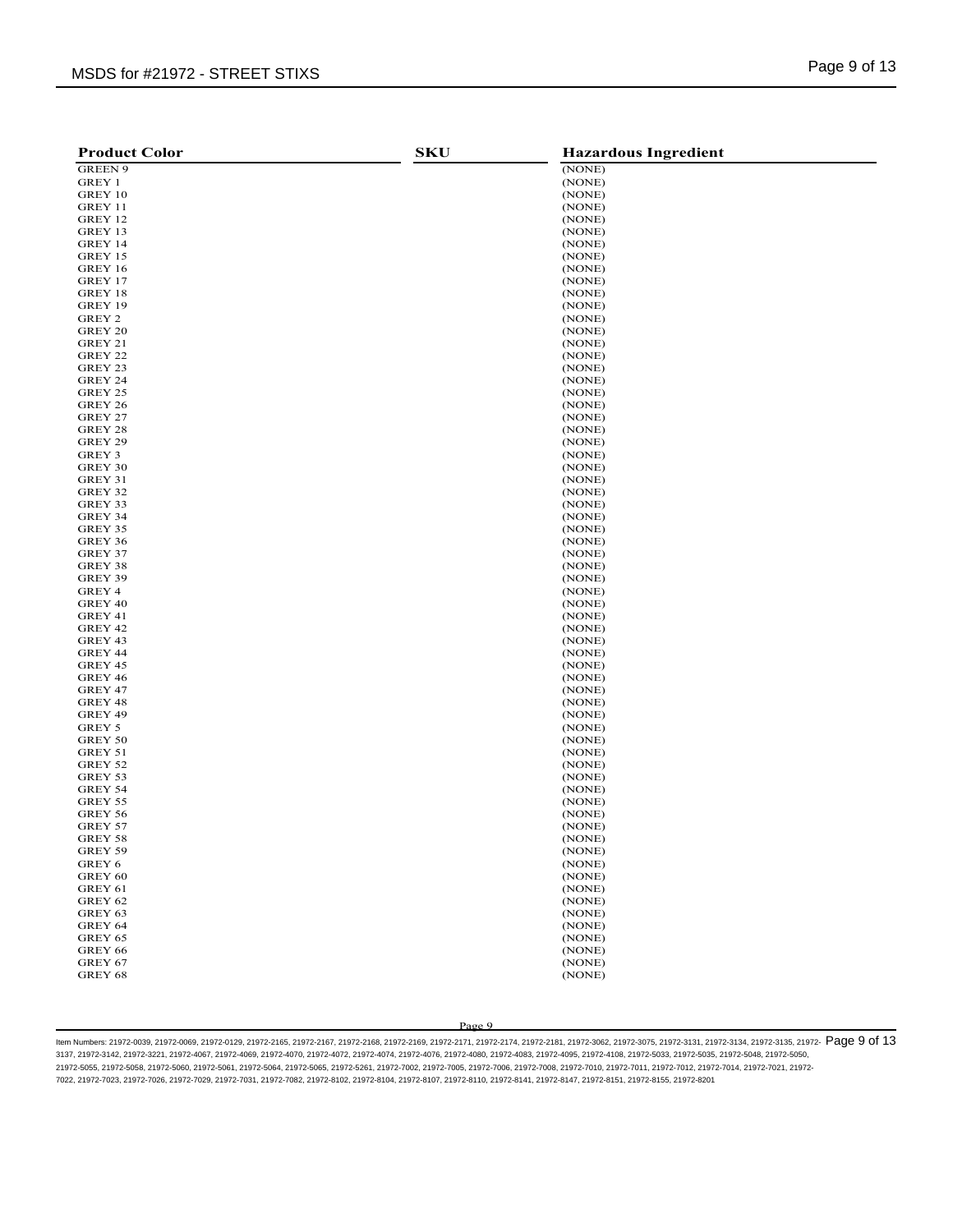# MSDS for #21972 - STREET STIXS **Example 20 of 13** MSDS for #21972 - STREET STIXS

| <b>Product Color</b>                   | <b>SKU</b> | <b>Hazardous Ingredient</b> |
|----------------------------------------|------------|-----------------------------|
| GREY 69                                |            | (NONE)                      |
| GREY 7                                 |            | (NONE)                      |
| GREY 70                                |            | (NONE)                      |
| GREY 8                                 |            | (NONE)                      |
| GREY 9                                 |            | (NONE)                      |
| <b>ORANGE 1</b>                        |            | (NONE)                      |
| ORANGE 10                              |            | (NONE)                      |
| <b>ORANGE 11</b>                       |            | (NONE)                      |
| ORANGE <sub>12</sub>                   |            | (NONE)                      |
| ORANGE 13                              |            | (NONE)                      |
| <b>ORANGE 14</b>                       |            | (NONE)                      |
| ORANGE 15                              |            | (NONE)                      |
| ORANGE 16                              |            | (NONE)                      |
| ORANGE 17                              |            | (NONE)                      |
| <b>ORANGE 18</b>                       |            | (NONE)                      |
| ORANGE 19                              |            | (NONE)                      |
| ORANGE <sub>2</sub>                    |            | (NONE)                      |
| <b>ORANGE 20</b>                       |            | (NONE)                      |
| ORANGE <sub>21</sub>                   |            | (NONE)                      |
| ORANGE <sub>22</sub>                   |            | (NONE)                      |
| ORANGE <sub>23</sub>                   |            | (NONE)                      |
| <b>ORANGE 24</b>                       |            | (NONE)                      |
| ORANGE <sub>25</sub>                   |            | (NONE)                      |
| <b>ORANGE 26</b>                       |            | (NONE)                      |
| ORANGE <sub>27</sub>                   |            | (NONE)                      |
| ORANGE <sub>28</sub>                   |            | (NONE)                      |
| <b>ORANGE 29</b>                       |            | (NONE)                      |
| ORANGE <sub>3</sub>                    |            |                             |
|                                        |            | (NONE)                      |
| <b>ORANGE 4</b>                        |            | (NONE)                      |
| ORANGE 5                               |            | (NONE)<br>(NONE)            |
| <b>ORANGE 6</b>                        |            |                             |
| <b>ORANGE 7</b>                        |            | (NONE)                      |
| <b>ORANGE 8</b>                        |            | (NONE)                      |
| ORANGE 9                               |            | (NONE)                      |
| RED 1                                  |            | (NONE)                      |
| RED 10                                 |            | (NONE)                      |
| RED 11                                 |            | (NONE)                      |
| RED <sub>12</sub>                      |            | (NONE)                      |
| RED 13                                 |            | (NONE)                      |
| RED 14                                 |            | (NONE)                      |
| <b>RED 15</b>                          |            | (NONE)                      |
| <b>RED 16</b>                          |            | (NONE)                      |
| RED 17                                 |            | (NONE)                      |
| RED 18                                 |            | (NONE)                      |
| RED <sub>19</sub>                      |            | (NONE)                      |
| RED <sub>2</sub>                       |            | (NONE)                      |
| RED <sub>20</sub><br><b>RED 21</b>     |            | (NONE)                      |
|                                        |            | (NONE)                      |
| RED <sub>22</sub>                      |            | (NONE)                      |
| RED <sub>23</sub>                      |            | (NONE)                      |
| RED <sub>24</sub>                      |            | (NONE)<br>(NONE)            |
| RED <sub>25</sub>                      |            |                             |
| RED <sub>26</sub><br>RED <sub>27</sub> |            | (NONE)                      |
| RED <sub>28</sub>                      |            | (NONE)                      |
|                                        |            | (NONE)<br>(NONE)            |
| RED <sub>29</sub>                      |            |                             |
| RED <sub>3</sub><br><b>RED 30</b>      |            | (NONE)<br>(NONE)            |
| <b>RED 31</b>                          |            | (NONE)                      |
| <b>RED 32</b>                          |            | (NONE)                      |
| RED <sub>33</sub>                      |            | (NONE)                      |
| RED 34                                 |            | (NONE)                      |
| <b>RED 35</b>                          |            | (NONE)                      |
|                                        |            |                             |
| <b>RED 36</b>                          |            | (NONE)<br>(NONE)            |
| RED 37<br>RED <sub>38</sub>            |            | (NONE)                      |
|                                        |            |                             |

Page 10

ltem Numbers: 21972-0039, 21972-0069, 21972-0129, 21972-2165, 21972-2168, 21972-2169, 21972-2171, 21972-2174, 21972-2181, 21972-3062, 21972-3075, 21972-3131, 21972-3134, 21972-3135, 21972-3135, 21972-3135, 21972-3135, 2197 3137, 21972-3142, 21972-3221, 21972-4067, 21972-4069, 21972-4070, 21972-4072, 21972-4074, 21972-4076, 21972-4080, 21972-4083, 21972-4095, 21972-4108, 21972-5033, 21972-5035, 21972-5048, 21972-5050, 21972-5055, 21972-5058, 21972-5060, 21972-5061, 21972-5064, 21972-5065, 21972-5261, 21972-7002, 21972-7005, 21972-7006, 21972-7008, 21972-7010, 21972-7011, 21972-7012, 21972-7014, 21972-7021, 21972- 7022, 21972-7023, 21972-7026, 21972-7029, 21972-7031, 21972-7082, 21972-8102, 21972-8104, 21972-8107, 21972-8110, 21972-8141, 21972-8147, 21972-8151, 21972-8155, 21972-8201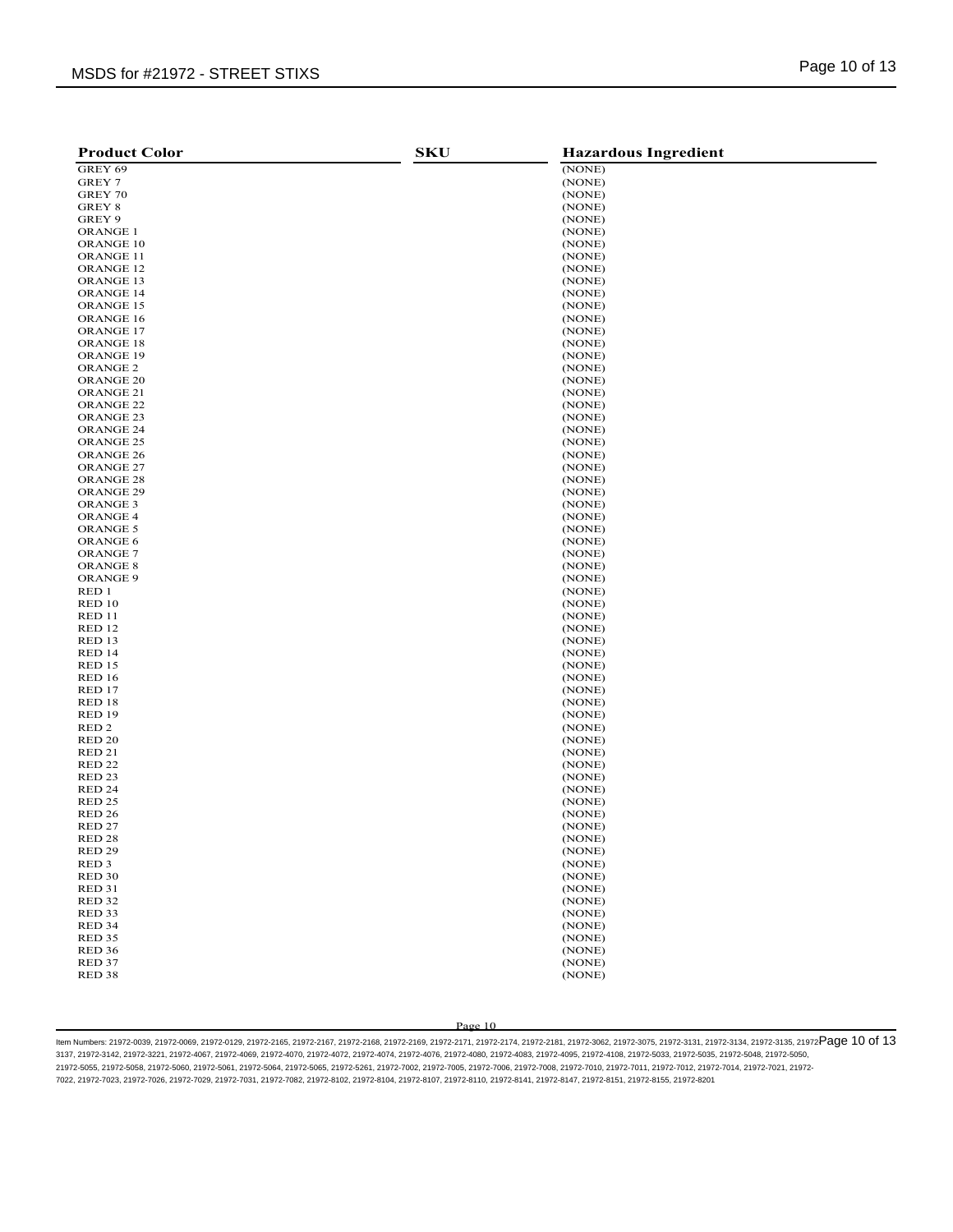| <b>Product Color</b>                                 | <b>SKU</b> | <b>Hazardous Ingredient</b> |
|------------------------------------------------------|------------|-----------------------------|
| RED <sub>39</sub>                                    |            | (NONE)                      |
| RED <sub>4</sub>                                     |            | (NONE)                      |
| RED <sub>40</sub>                                    |            | (NONE)                      |
| RED <sub>41</sub>                                    |            | (NONE)                      |
| RED <sub>42</sub>                                    |            | (NONE)                      |
| RED <sub>43</sub>                                    |            | (NONE)                      |
| RED <sub>44</sub>                                    |            | (NONE)                      |
| RED <sub>45</sub>                                    |            | (NONE)                      |
| <b>RED 46</b>                                        |            | (NONE)                      |
| RED 5                                                |            | (NONE)                      |
| RED 6                                                |            | (NONE)                      |
| RED <sub>7</sub>                                     |            | (NONE)                      |
| RED <sub>8</sub>                                     |            | (NONE)                      |
| RED <sub>9</sub>                                     |            | (NONE)                      |
| <b>TURQUOISE BLUE 1</b>                              |            | (NONE)                      |
| <b>TURQUOISE BLUE 10</b>                             |            | (NONE)                      |
| <b>TURQUOISE BLUE 11</b>                             |            | (NONE)                      |
| <b>TURQUOISE BLUE 12</b>                             |            | (NONE)                      |
| <b>TURQUOISE BLUE 13</b>                             |            | (NONE)                      |
| <b>TURQUOISE BLUE 14</b>                             |            | (NONE)                      |
| <b>TURQUOISE BLUE 15</b>                             |            | (NONE)                      |
| <b>TURQUOISE BLUE 16</b>                             |            | (NONE)                      |
| <b>TURQUOISE BLUE 17</b>                             |            | (NONE)                      |
| <b>TURQUOISE BLUE 18</b>                             |            | (NONE)                      |
| <b>TURQUOISE BLUE 19</b>                             |            | (NONE)                      |
| <b>TURQUOISE BLUE 2</b>                              |            | (NONE)                      |
| <b>TURQUOISE BLUE 20</b>                             |            | (NONE)                      |
| <b>TURQUOISE BLUE 21</b>                             |            | (NONE)                      |
| <b>TURQUOISE BLUE 22</b>                             |            | (NONE)<br>(NONE)            |
| <b>TURQUOISE BLUE 23</b>                             |            |                             |
| <b>TURQUOISE BLUE 24</b>                             |            | (NONE)                      |
| <b>TUROUOISE BLUE 25</b><br><b>TUROUOISE BLUE 26</b> |            | (NONE)<br>(NONE)            |
| <b>TURQUOISE BLUE 27</b>                             |            | (NONE)                      |
| <b>TURQUOISE BLUE 3</b>                              |            | (NONE)                      |
| <b>TURQUOISE BLUE 4</b>                              |            | (NONE)                      |
| <b>TURQUOISE BLUE 5</b>                              |            | (NONE)                      |
| <b>TURQUOISE BLUE 6</b>                              |            | (NONE)                      |
| <b>TURQUOISE BLUE 7</b>                              |            | (NONE)                      |
| <b>TURQUOISE BLUE 8</b>                              |            | (NONE)                      |
| <b>TURQUOISE BLUE 9</b>                              |            | (NONE)                      |
| <b>TURQUOISE GREEN 1</b>                             |            | (NONE)                      |
| <b>TURQUOISE GREEN 10</b>                            |            | (NONE)                      |
| <b>TURQUOISE GREEN 11</b>                            |            | (NONE)                      |
| <b>TURQUOISE GREEN 12</b>                            |            | (NONE)                      |
| <b>TURQUOISE GREEN 13</b>                            |            | (NONE)                      |
| <b>TURQUOISE GREEN 14</b>                            |            | (NONE)                      |
| <b>TURQUOISE GREEN 15</b>                            |            | (NONE)                      |
| <b>TURQUOISE GREEN 16</b>                            |            | (NONE)                      |
| <b>TURQUOISE GREEN 17</b>                            |            | (NONE)                      |
| <b>TURQUOISE GREEN 18</b>                            |            | (NONE)                      |
| <b>TURQUOISE GREEN 19</b>                            |            | (NONE)                      |
| <b>TURQUOISE GREEN 2</b>                             |            | (NONE)                      |
| <b>TURQUOISE GREEN 20</b>                            |            | (NONE)                      |
| TURQUOISE GREEN 21                                   |            | (NONE)                      |
| <b>TURQUOISE GREEN 22</b>                            |            | (NONE)                      |
| <b>TURQUOISE GREEN 23</b>                            |            | (NONE)                      |
| <b>TURQUOISE GREEN 3</b>                             |            | (NONE)                      |
| TURQUOISE GREEN 4                                    |            | (NONE)                      |
| TURQUOISE GREEN 5                                    |            | (NONE)                      |
| <b>TURQUOISE GREEN 6</b>                             |            | (NONE)                      |
| <b>TURQUOISE GREEN 7</b>                             |            | (NONE)                      |
| <b>TURQUOISE GREEN 8</b>                             |            | (NONE)                      |
| <b>TURQUOISE GREEN 9</b>                             |            | (NONE)                      |
| VIOLET <sub>1</sub>                                  |            | (NONE)                      |
| VIOLET 10                                            |            | (NONE)                      |
|                                                      |            |                             |

ltem Numbers: 21972-0039, 21972-0069, 21972-0129, 21972-2165, 21972-2168, 21972-2169, 21972-2171, 21972-2174, 21972-2181, 21972-3062, 21972-3075, 21972-3131, 21972-3134, 21972-3135, 21972-3135, 21972-3135, 21972-3135, 2197 3137, 21972-3142, 21972-3221, 21972-4067, 21972-4069, 21972-4070, 21972-4072, 21972-4074, 21972-4076, 21972-4080, 21972-4083, 21972-4095, 21972-4108, 21972-5033, 21972-5035, 21972-5048, 21972-5050, 21972-5055, 21972-5058, 21972-5060, 21972-5061, 21972-5064, 21972-5065, 21972-5261, 21972-7002, 21972-7005, 21972-7006, 21972-7008, 21972-7010, 21972-7011, 21972-7012, 21972-7014, 21972-7021, 21972- 7022, 21972-7023, 21972-7026, 21972-7029, 21972-7031, 21972-7082, 21972-8102, 21972-8104, 21972-8107, 21972-8110, 21972-8141, 21972-8147, 21972-8151, 21972-8155, 21972-8201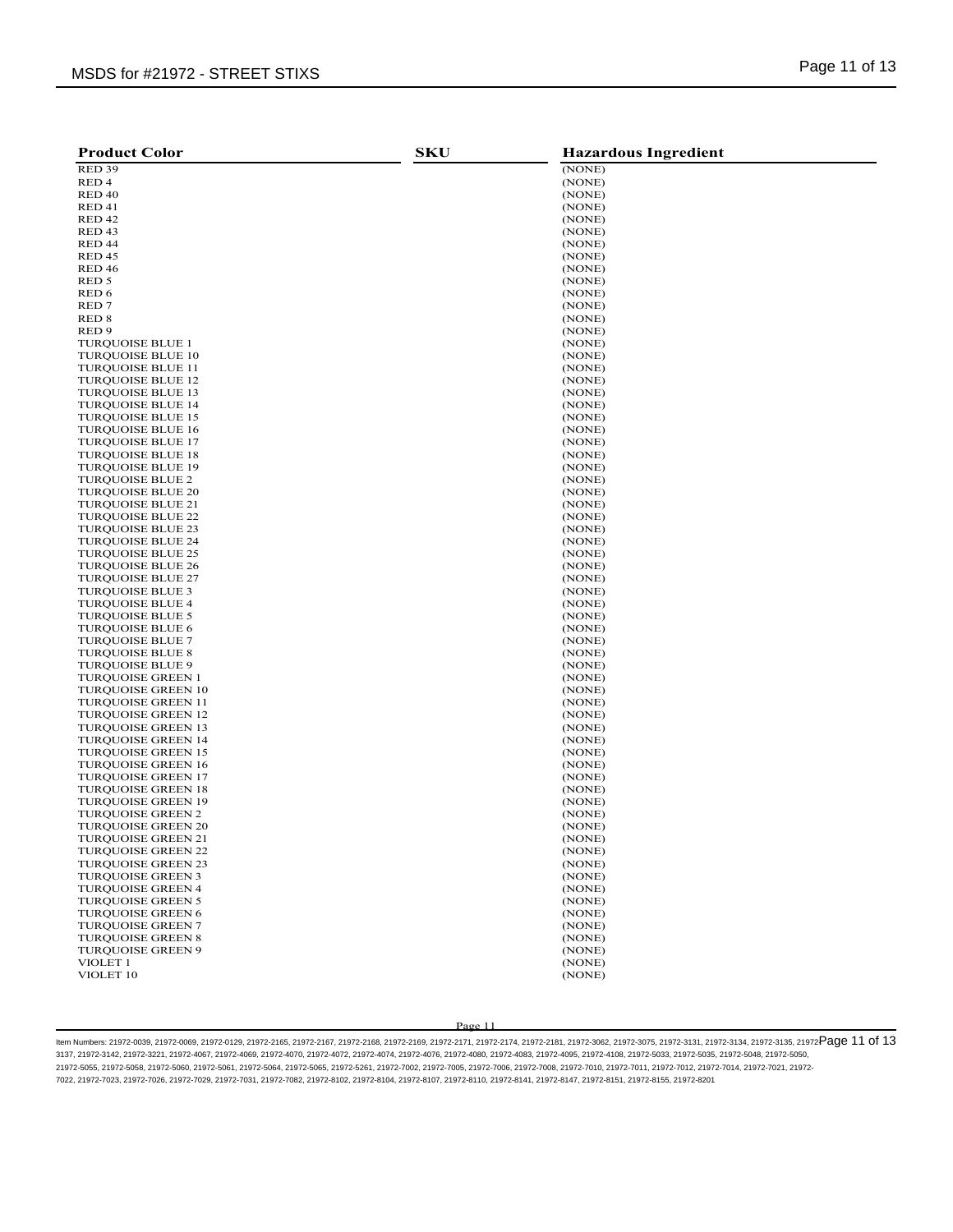# MSDS for #21972 - STREET STIXS **Example 20 of 13** MSDS for #21972 - STREET STIXS

| <b>Product Color</b> | <b>SKU</b> | <b>Hazardous Ingredient</b> |
|----------------------|------------|-----------------------------|
| VIOLET 11            |            | (NONE)                      |
| VIOLET <sub>12</sub> |            | (NONE)                      |
| VIOLET <sub>13</sub> |            | (NONE)                      |
| VIOLET 14            |            | (NONE)                      |
| VIOLET 15            |            | (NONE)                      |
| VIOLET 16            |            | (NONE)                      |
| VIOLET 17            |            | (NONE)                      |
| VIOLET 18            |            | (NONE)                      |
| VIOLET <sub>19</sub> |            | (NONE)                      |
| VIOLET <sub>2</sub>  |            | (NONE)                      |
| VIOLET <sub>20</sub> |            | (NONE)                      |
| VIOLET <sub>21</sub> |            | (NONE)                      |
| VIOLET <sub>22</sub> |            | (NONE)                      |
| VIOLET <sub>23</sub> |            | (NONE)                      |
| VIOLET <sub>24</sub> |            | (NONE)                      |
| VIOLET <sub>25</sub> |            | (NONE)                      |
| VIOLET <sub>26</sub> |            | (NONE)                      |
|                      |            |                             |
| VIOLET <sub>27</sub> |            | (NONE)                      |
| VIOLET <sub>28</sub> |            | (NONE)                      |
| VIOLET <sub>29</sub> |            | (NONE)                      |
| VIOLET <sub>3</sub>  |            | (NONE)                      |
| VIOLET 30            |            | (NONE)                      |
| VIOLET <sub>31</sub> |            | (NONE)                      |
| VIOLET <sub>32</sub> |            | (NONE)                      |
| VIOLET <sub>33</sub> |            | (NONE)                      |
| VIOLET 4             |            | (NONE)                      |
| VIOLET <sub>5</sub>  |            | (NONE)                      |
| VIOLET <sub>6</sub>  |            | (NONE)                      |
| VIOLET <sub>7</sub>  |            | (NONE)                      |
| VIOLET <sub>8</sub>  |            | (NONE)                      |
| VIOLET <sub>9</sub>  |            | (NONE)                      |
| YELLOW 1             |            | (NONE)                      |
| YELLOW 10            |            | (NONE)                      |
| YELLOW 11            |            | (NONE)                      |
| YELLOW 12            |            | (NONE)                      |
| YELLOW 13            |            | (NONE)                      |
| YELLOW 14            |            | (NONE)                      |
| YELLOW 15            |            | (NONE)                      |
| YELLOW 16            |            | (NONE)                      |
| YELLOW 17            |            | (NONE)                      |
| YELLOW 18            |            | (NONE)                      |
| YELLOW 19            |            | (NONE)                      |
| YELLOW 2             |            | (NONE)                      |
| YELLOW 20            |            | (NONE)                      |
| YELLOW 3             |            | (NONE)                      |
| YELLOW 4             |            | (NONE)                      |
| <b>YELLOW 5</b>      |            | (NONE)                      |
| YELLOW 6             |            | (NONE)                      |
| YELLOW 7             |            | (NONE)                      |
| YELLOW 8             |            | (NONE)                      |
| YELLOW 9             |            | (NONE)                      |
|                      |            |                             |

Page 12

ltem Numbers: 21972-0039, 21972-0069, 21972-0129, 21972-2165, 21972-2168, 21972-2169, 21972-2171, 21972-2174, 21972-2181, 21972-3062, 21972-3075, 21972-3131, 21972-3134, 21972-3135, 21972-3135, 21972-3135, 21972-3135, 2197 3137, 21972-3142, 21972-3221, 21972-4067, 21972-4069, 21972-4070, 21972-4072, 21972-4074, 21972-4076, 21972-4080, 21972-4083, 21972-4095, 21972-4108, 21972-5033, 21972-5035, 21972-5048, 21972-5050, 21972-5055, 21972-5058, 21972-5060, 21972-5061, 21972-5064, 21972-5065, 21972-5261, 21972-7002, 21972-7005, 21972-7006, 21972-7008, 21972-7010, 21972-7011, 21972-7012, 21972-7014, 21972-7021, 21972- 7022, 21972-7023, 21972-7026, 21972-7029, 21972-7031, 21972-7082, 21972-8102, 21972-8104, 21972-8107, 21972-8110, 21972-8141, 21972-8147, 21972-8151, 21972-8155, 21972-8201